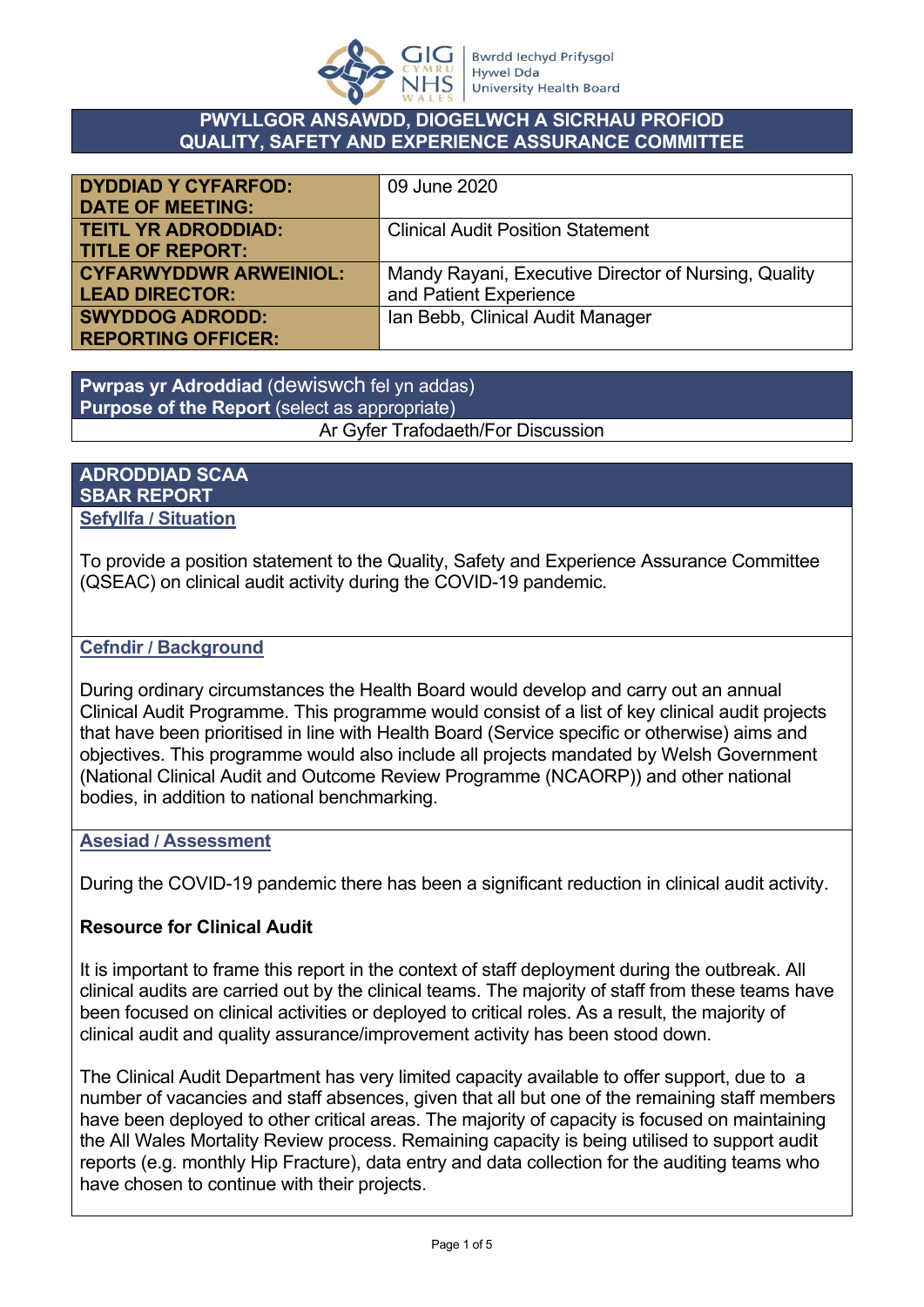## **National Clinical Audit**

On 19<sup>th</sup> March 2020, the Deputy Chief Medical Officer contacted Health Boards indicating that all clinical audit data collection would be suspended. Welsh Government arrived at this decision in consultation with the Healthcare Quality Improvement Partnership (HQIP) who run the National programme. This has not resulted in an outright ban on audit data collection and those wishing to carry on have been allowed to do so. Individual audit providers have been given discretion regarding what to do with the production of reports for existing data. There is also no expectation that data collection would be completed retrospectively after the crisis has abated.

Welsh Government are in the process of agreeing the best approach to reinstate the national programme. Information is being obtained from Health Boards and other sources however, no further decision has been made to date.

Although there is no mandated expectation to do so, the Health Board has maintained a number of the national projects during this unprecedented time. The list below includes the projects being maintained (in varying ways) that the Clinical Audit Department are aware of:

- Major Trauma Audit
- National Joint Registry
- National Diabetes Foot Care audit
- National Asthma and COPD audit programme
- National Early Inflammatory Arthritis
- National Audit of Inpatient Falls
- National Hip Fracture database
- National Heart Failure
- Myocardial Infarction National Audit Project (MINAP)
- National Paediatric Diabetes
- National Cancer audits would still routinely collect data as part of a normal working pattern and this is likely to be true for other audits e.g. Stroke

There may be other national audits continuing in the background, however this is the information available at the time of reporting.

### **Local Clinical Audit**

Activity fell sharply once preparations for COVID-19 began. Clinical Audit staff were preparing to finalise the 2019/20 programme and in the process of developing the 2020/21 programme. These processes have not been completed due to the clinical teams slowing down or desisting in audit activity. The decision was made not to continue with preparations for the 2020/21 programme so as not to over burden clinical services during this crisis. This decision was made in conjunction with the decision from Welsh Government to suspend audit activity.

The following audits from the 2019/20 programme have been continuing during the crisis though this list will not be exhaustive:

- Care Treatment Plans (Mental Health & Learning Disabilities (MHLD))
- Do Not Attempt Resuscitation (DNACPR)
- A number of other non-programme audits

### **Impact**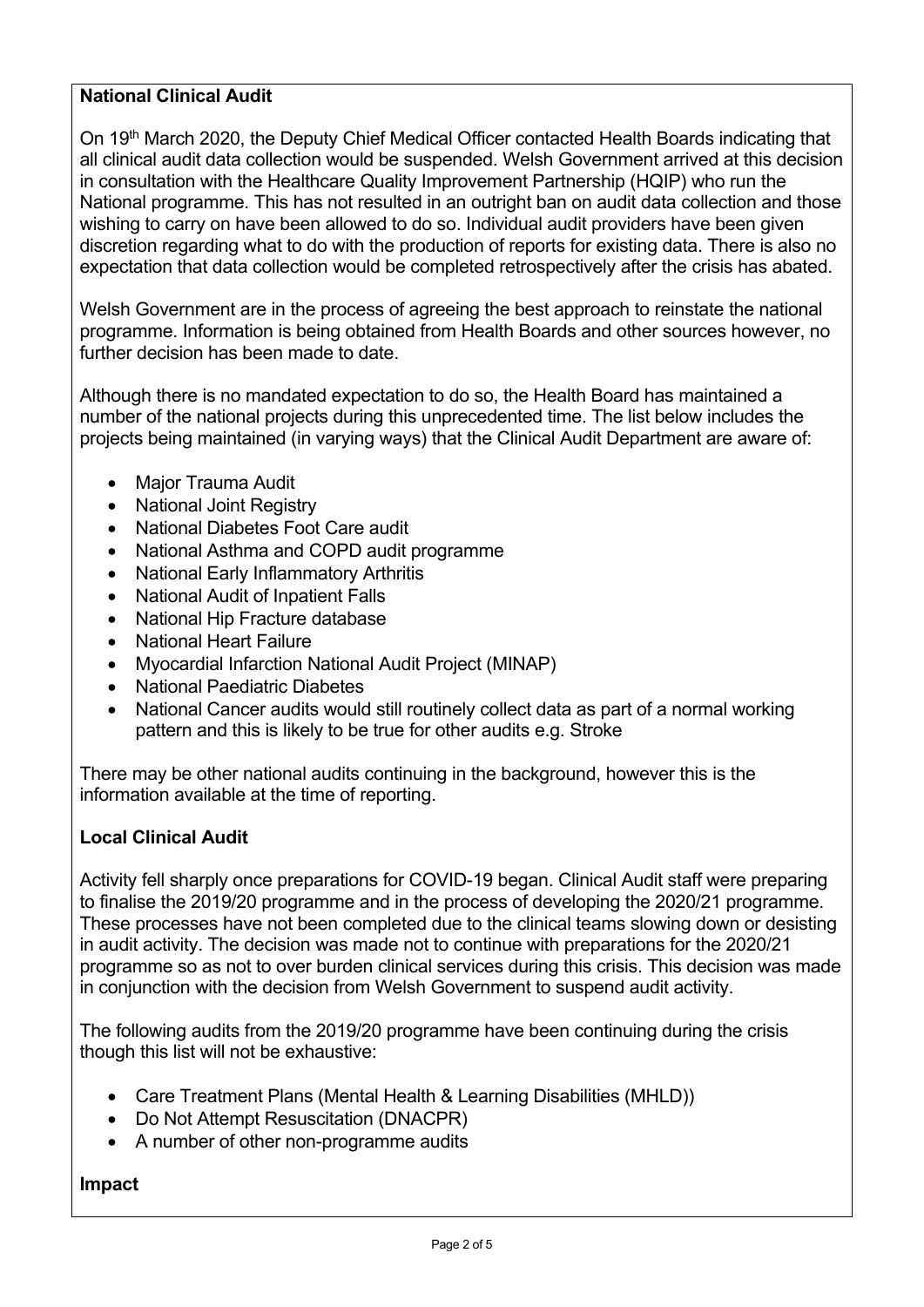Clearly the reduction in clinical audit activity will have an impact both for the Health Board and nationally. A significant number of audits have understandably not been undertaken during this time. The impact of this will be somewhat mitigated by the reduction in the number of patients and consequently insufficient patient samples for effective data collection. This will certainly apply to all elective admission based audits (e.g. National Joint Registry, Audiology, Cardiac Rhythm Management etc.).

Services will have been unable to demonstrate through audit, their ability to meet standards of care. There will also be little or no improvement work being undertaken during this time. Whilst the focus of all clinical services will be on COVID-19, there will be insufficient data available or collected to inform these audits. The advice from Welsh Government is that the burden of retrospective data collection as well recovering from the outbreak would not be tenable.

One of the key goals of the national programme is to bench mark practice against other Health Boards. This will not be an issue at this time as every Health Board and Trust will be in the same position.

# **Future work**

The Clinical Audit Scrutiny Panel will meet on the 28<sup>th</sup> May.2020 in an attempt to continue some of the core work around assurance for the national programme as well as to discuss the future approach.

The Clinical Director for Clinical Audit and the Clinical Audit Manager are contacting services to assess the capacity for reinstatement of clinical audit activity. This will be balanced against the current deployment of the Clinical Audit Team and other Health Board staff.

It is expected that for the remainder of 2020/21, the clinical audit programme will consist of a smaller number of projects that will be limited to whichever mandatory national projects that are still running as well as a number of other key audits, both new and carried forward from the previous year.

During the recovery period from the current crisis the Clinical Audit Department will focus available resource on the above programme and preparations for a more robust 2021/22 programme.

Although no formal decision has been reached, discussions with relevant Associate Medical Directors (AMDs, Assistant Directors (ADs) and Clinical Audit Leads has resulted in the understanding that it may not be beneficial to audit COVID-19 related practice. Resource to audit effectively during this time would be unavailable and retrospective projects would be of limited value, unless specific learning is required and could be applied quickly and effectively prior to any additional outbreaks.

The work outlined within this report will be subject to the severity and duration of the COVID-19 outbreak, as well as the recovery time.

## **Argymhelliad / Recommendation**

The Quality, Safety and Experience Assurance Committee is asked to:

- Discuss the reduction in clinical audit activity during the COVID-19 outbreak and the impacts highlighted;
- Note the decision from Welsh Government to suspend all audit data collection and the continuing suspension;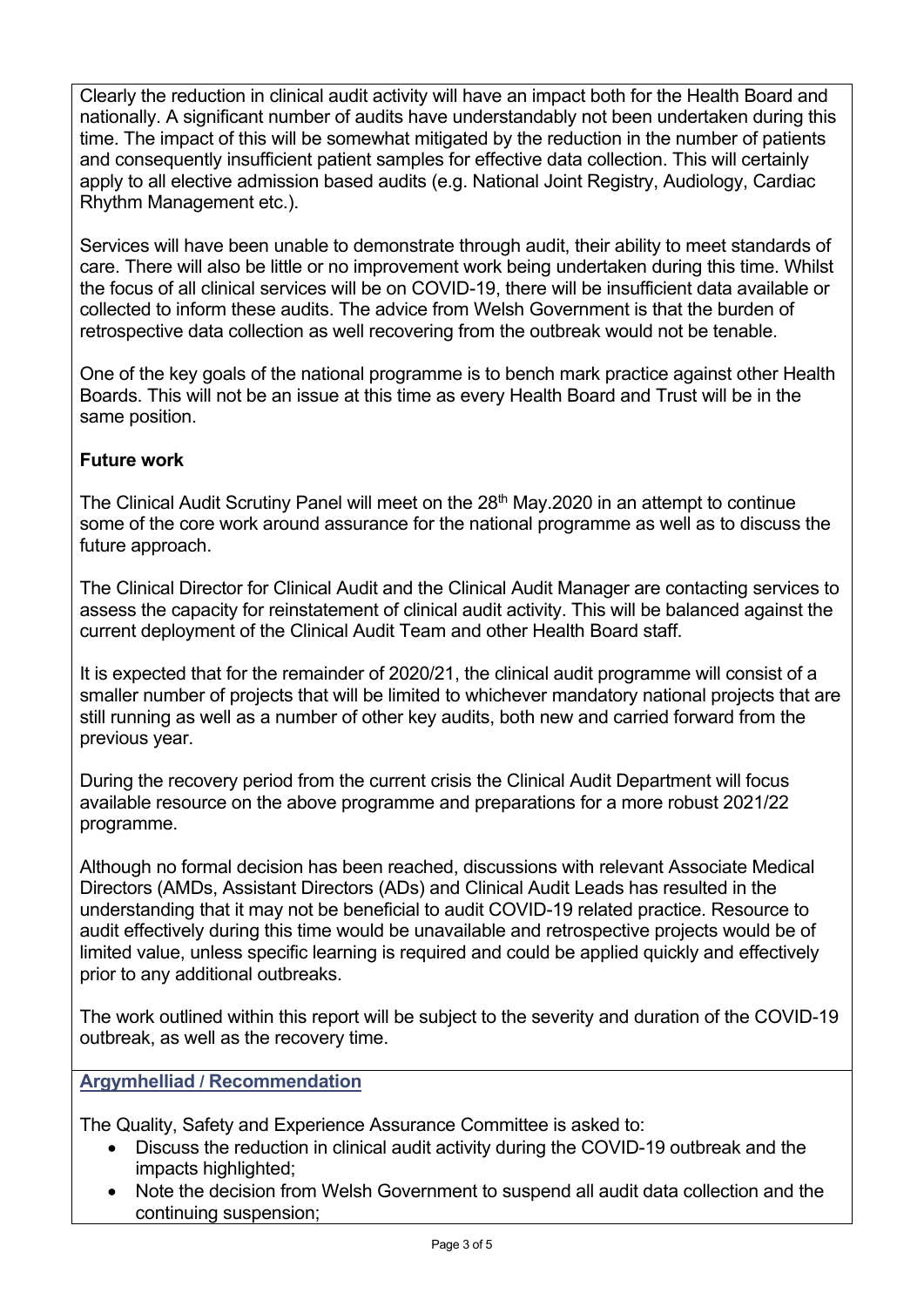- Note the decision from some clinical teams to maintain data collection;<br>• Note the discussions around future work for the clinical audit function.
- Note the discussions around future work for the clinical audit function.

| Amcanion: (rhaid cwblhau)<br><b>Objectives: (must be completed)</b>                                                                                      |                                                                                                                                                                                 |  |
|----------------------------------------------------------------------------------------------------------------------------------------------------------|---------------------------------------------------------------------------------------------------------------------------------------------------------------------------------|--|
| <b>Committee ToR Reference:</b><br>Cyfeirnod Cylch Gorchwyl y Pwyllgor:                                                                                  | 5.17<br>Shape and Approve the annual clinical<br>audit plan, ensuring that internally commissioned<br>audits are aligned with strategic priorities.                             |  |
| Cyfeirnod Cofrestr Risg Datix a Sgôr<br>Cyfredol:<br>Datix Risk Register Reference and<br>Score:                                                         | Nursing Quality and Patient Experience (NQPE 275)                                                                                                                               |  |
| Safon(au) Gofal ac lechyd:<br>Health and Care Standard(s):                                                                                               | 3.1 Safe and Clinically Effective Care<br>3.3 Quality Improvement, Research and Innovation<br>3.4 Information Governance and Communications<br>Technology<br>3.5 Record Keeping |  |
| Nodau Gwella Ansawdd:<br><b>Quality Improvement Goal(s):</b>                                                                                             | All Quality Improvement Goals Apply                                                                                                                                             |  |
| <b>Amcanion Strategol y BIP:</b><br><b>UHB Strategic Objectives:</b>                                                                                     | 4. Improve the productivity and quality of our services<br>using the principles of prudent health care and the<br>opportunities to innovate and work with partners.             |  |
| <b>Amcanion Llesiant BIP:</b><br><b>UHB Well-being Objectives:</b><br><b>Hyperlink to HDdUHB Well-being</b><br><b>Objectives Annual Report 2018-2019</b> | 2. Develop a skilled and flexible workforce to meet the<br>changing needs of the modern NHS                                                                                     |  |

| <b>Gwybodaeth Ychwanegol:</b>        |                                                         |
|--------------------------------------|---------------------------------------------------------|
| <b>Further Information:</b>          |                                                         |
| Ar sail tystiolaeth:                 | Welsh Health Circular 2019 006: National Clinical Audit |
| Evidence Base:                       | <b>Annual Plan</b>                                      |
|                                      |                                                         |
|                                      | Letter from DCMO 19.03.2020                             |
|                                      | Letter from HQIP 20.03.2020                             |
|                                      |                                                         |
| <b>Rhestr Termau:</b>                | Contained within the body of the report                 |
| <b>Glossary of Terms:</b>            |                                                         |
| Partïon / Pwyllgorau â ymgynhorwyd   |                                                         |
| ymlaen llaw y Pwyllgor Ansawdd,      | N/A                                                     |
| Diogelwch a Sicrhau Profiod:         |                                                         |
| Parties / Committees consulted prior |                                                         |
| to Quality, Safety and Experience    |                                                         |
| <b>Assurance Committee:</b>          |                                                         |